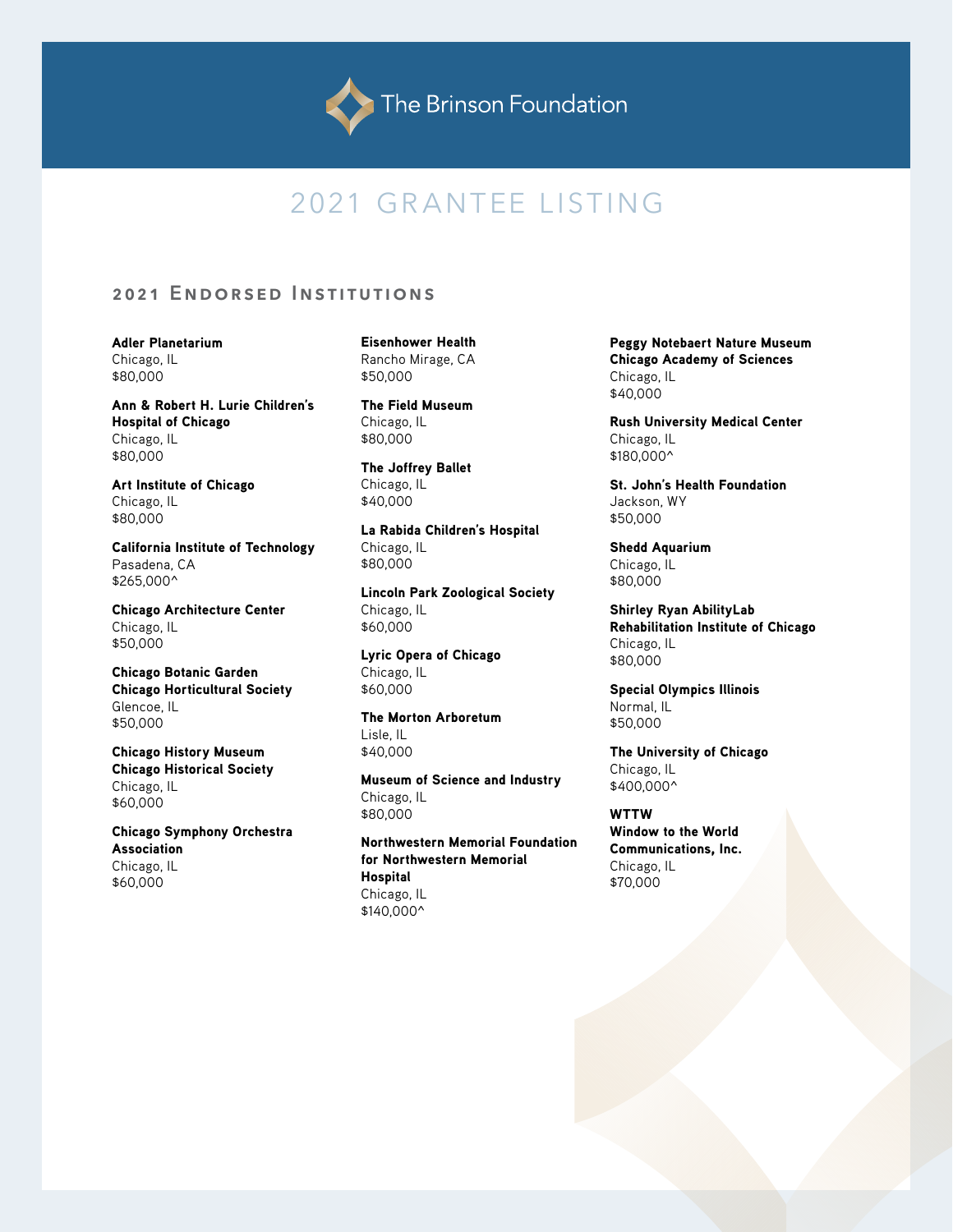# 2021 GRANTEE LISTING

## **2021 Programmatic Grants – Education**

#### 1871

#### Chicagoland Entrepreneurial Center Chicago, IL

*General Support* \$30,000

## A Better Chicago

Chicago, IL *General Support* \$25,000

## Accion

Cambridge, MA *Microfinance Initiatives in Africa and Latin America* \$30,000

#### Acumen

New York, NY *General Support* \$50,000

## Advance Illinois

Chicago, IL First payment of a two-year \$60,000 grant *General Support* \$30,000

## After School Matters

Chicago, IL *STEM Out-of-School Time Programming* \$25,000

#### Alan Alda Center for Communicating Science

Stony Brook Foundation Stony Brook, NY *General Support* \$35,000

## America Needs You

Chicago, IL *General Support – Illinois* \$30,000

## America's Foundation for Chess Bellevue, WA

*General Support and First Move in Chicago Public Schools*  \$27,000

## The Ayn Rand Institute

Santa Ana, CA *Free Books to Teachers Program – Chicago Area* \$35,000

## Bottom Line

Chicago, IL First payment of a two-year \$70,000 grant *General Support – Chicago* \$35,000

#### Cara Collective

Chicago, IL First payment of a two-year \$60,000 grant *General Support – Chicago* \$30,000

#### Carole Robertson Center for Learning

Chicago, IL *General Support* \$25,000

### Cato Institute

Washington, DC *Sphere Education Initiative* \$30,000

## Chicago Community Foundation Chicagoland Workforce Funder Alliance

Chicago, IL First payment of a two-year \$50,000 grant *Progressive Postsecondary Pathways Support Fund* \$25,000

## Chicago Council on Science and Technology

Chicago, IL *Science Communication Internship Program* \$10,000

## Chicago Literacy Alliance Chicago, IL *General Support*

\$25,000

#### Chicago Public Library Foundation Chicago, IL

*Early Literacy Training for Children's Library Staff* \$25,000

## Communities In Schools of Chicago Chicago, IL First payment of a two-year \$80,000 grant *General Support*  \$40,000

## Council for the Advancement

of Science Writing Seattle, WA First payment of a two-year \$50,000 grant *Graduate School Science Writing Fellowships and General Support*  \$25,000

## Daniel Murphy Scholarship Fund

Chicago, IL First payment of a two-year \$100,000 grant *General Support* \$50,000

Erie Family Health Foundation Chicago, IL *Erie Teen Center*  \$40,000

Healthy Schools Campaign Chicago, IL First payment of a two-year \$80,000 grant *General Support – Chicago* \$40,000

## High Jump

Chicago, IL First payment of a two-year \$90,000 grant *General Support* \$45,000

## The Horatio Alger Association Alexandria, VA *Illinois College Scholarship Program* \$50,000

i.c.stars Inner-City Computer Stars **Foundation** Chicago, IL *General Support* \$30,000

Illinois Network of Charter Schools Chicago, IL *General Support* \$30,000

Institute for Humane Studies Arlington, VA *Student Programming* \$35,000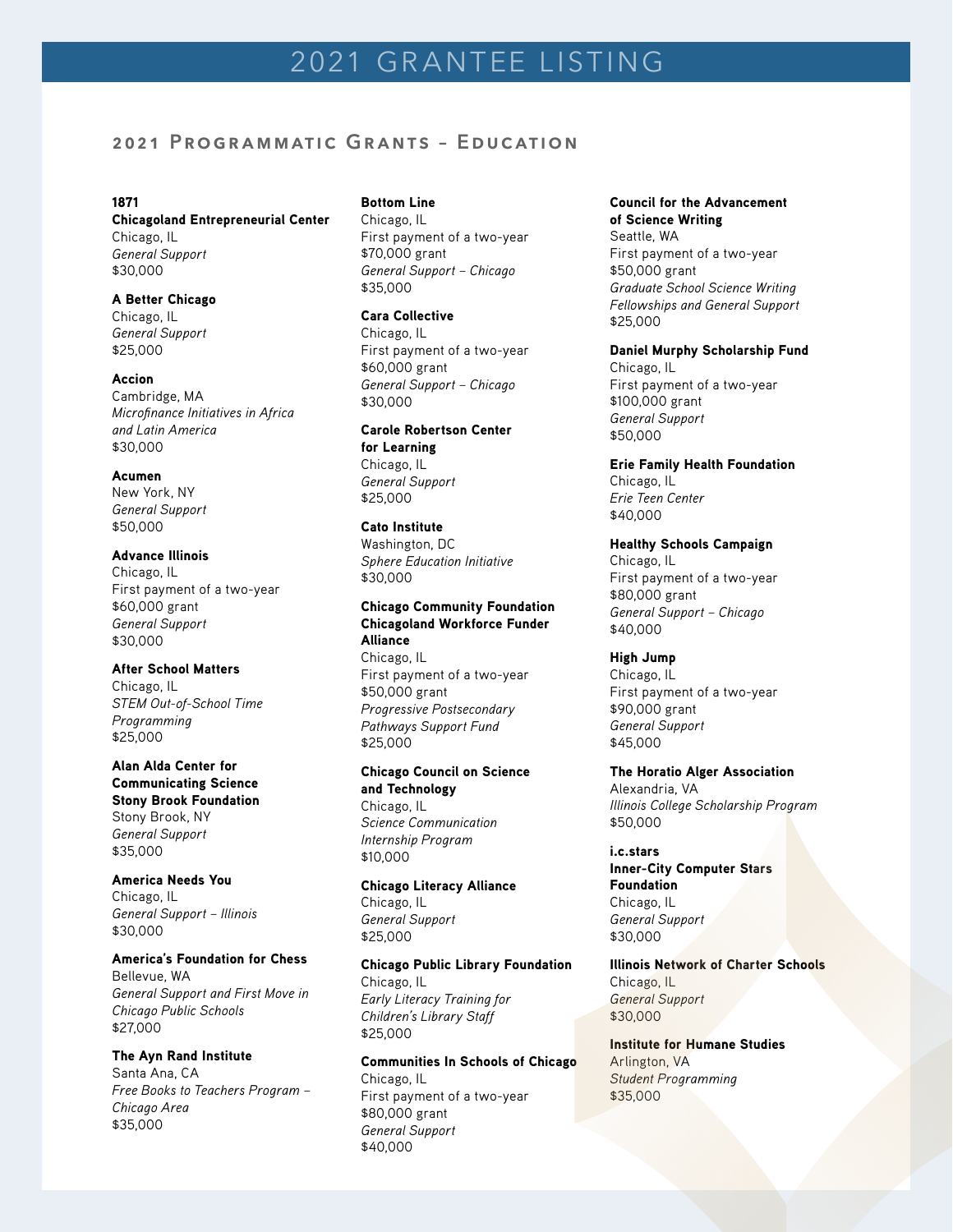## **2021 Programmatic Grants – Education**

## Jack Miller Center for Teaching America's Founding Principles and History

Bala Cynwyd, PA *High School Teacher Professional Development in Civics* \$32,000

## Lake Forest Academy

Lake Forest, IL Third payment of a four-year \$120,000 grant *Class of '93 Scholarship Fund for High School Students* \$30,000

## Literacy Works

Chicago, IL *General Support* \$25,000

Loyola University Medical Center Maywood, IL *Pediatric Mobile Health Unit* \$25,000

## Math Circles of Chicago

Chicago, IL First payment of a two-year \$60,000 grant *General Support* \$30,000

## Mercatus Center

Arlington, VA *F. A. Hayek Program for Advanced Study in Philosophy, Politics and Economics* \$25,000

## MetroSquash

Chicago, IL First payment of a two-year \$80,000 grant *General Support*  \$40,000

## Mikva Challenge Grant Foundation Chicago, IL *Student Advisory Council* \$30,000

One Million Degrees Chicago, IL First payment of a two-year \$70,000 grant *General Support – Chicago* \$35,000

### OneGoal

Chicago, IL First payment of a two-year \$70,000 gran*t General Support – Chicago* \$35,000

## The Partnership for College Completion Chicago, IL First payment of a two-year \$50,000 grant *General Support* \$25,000

The Posse Foundation Chicago, IL *General Support – Chicago* \$50,000

## Project SYNCERE

Chicago, IL *General Support – 2020* \$25,000 First payment of a two-year \$60,000 grant *General Support – 2021* \$30,000

## Room to Read

San Francisco, CA *General Support for International Literacy Programs* \$25,000

Rush University Medical Center Chicago, IL *Adolescent Family Center*  \$40,000

Spark Chicago Chicago, IL *General Support* \$25,000

Stanford History Education Group Stanford, CA *Civic Online Reasoning* \$50,000

Start Early Chicago, IL *General Support for Educare* \$30,000

Teach For America Chicago, IL *General Support – Greater Chicago and Northwest Indiana* \$35,000

Teton Science Schools Jackson, WY

*General Support* \$35,000

## The University of Chicago  $\diamondsuit$

Consortium on School Research Chicago, IL Fifth payment of a five-year \$125,000 grant *General Support* \$25,000 Third payment of a three-year \$75,000 grant *College to Career Transition Study* \$25,000

 *Grantee is recognized by the Foundation as an Endorsed Institution.*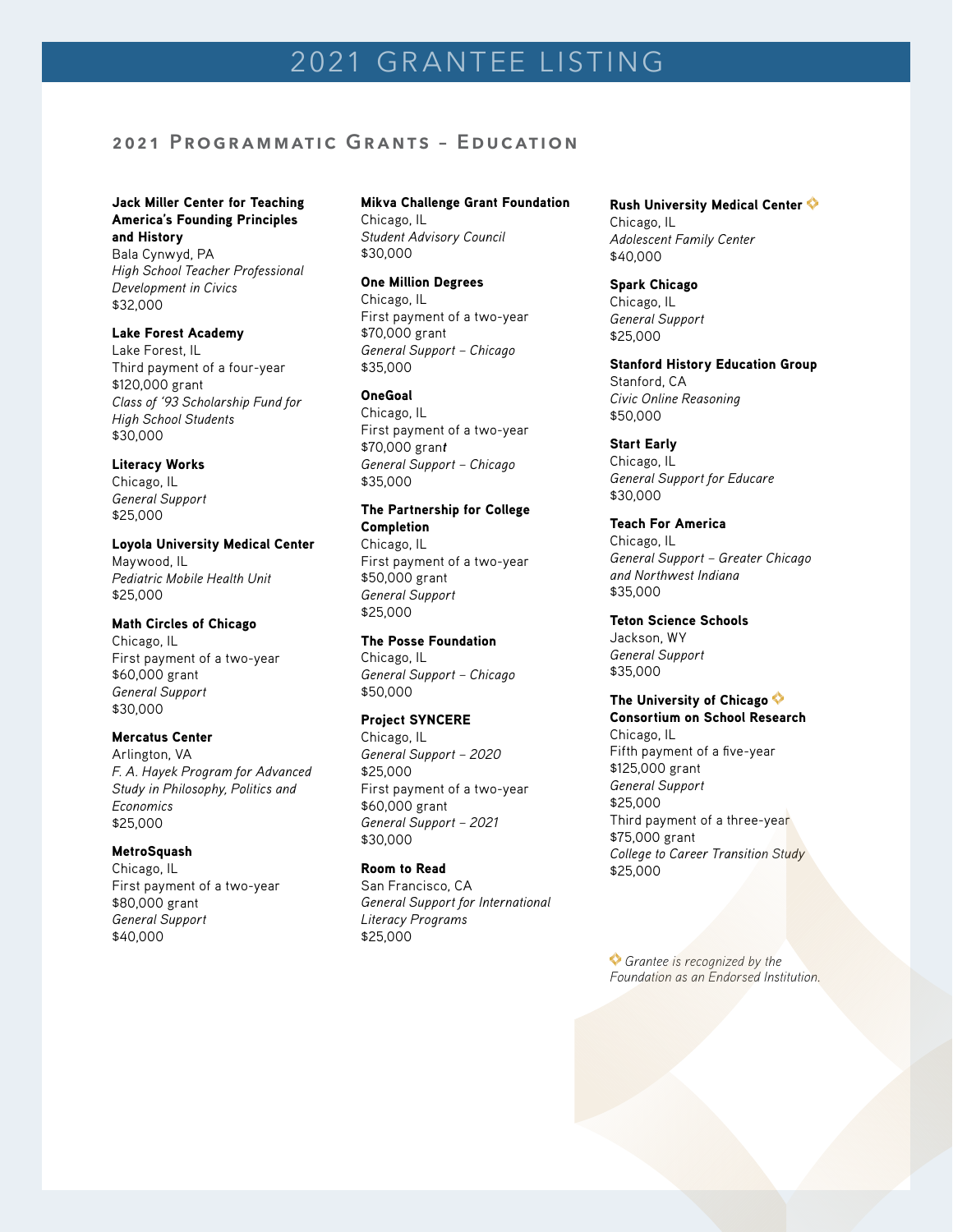## **2021 Programmatic Grants – Scientific Research**

## Adler Planetarium

Chicago, IL *Cosmology and Astrophysics Research* \$80,000

## Ann & Robert H. Lurie Children's Hospital of Chicago

Chicago, IL Third payment of a three-year \$240,000 grant *Brinson Medical Research Fellowship* \$80,000

## California Institute of Technology

Pasadena, CA First payment of a two-year \$200,000 grant *Theoretical Gravitational Wave Research* \$100,000

## California Institute of Technology

Pasadena, CA *Quantum Communication Channels and Fundamental Space-Time Physics Research* \$50,000

## Carnegie Institution for Science

Washington, DC *Seismology Monitoring Research* \$65,000

## Columbia University Lamont-Doherty Earth Observatory

Palisades, NY Second payment of a three-year \$210,000 grant *Anticipating Earthquakes Initiative* \$70,000

## Cornell University

Carl Sagan Institute Ithaca, NY *Search for Life in the Universe Project* \$50,000

## Cornell University Center for Astrophysics and Planetary Science Ithaca, NY *Dark Matter along a Filament of Galaxies Project* \$50,000

## LSST Corporation

Tucson, AZ Second payment of a two-year \$200,000 grant *Data Science Fellowship Program*  \$100,000

## National Center for Supercomputing Applications Advanced Visualization Lab Urbana, IL First payment of a two-year \$240,000 grant *Civic Science Fellowship*

\$120,000

## Northwestern Memorial Foundation for Northwestern Memorial Hospital  $\diamondsuit$

Chicago, IL First payment of a two-year \$140,000 grant *Brinson Medical Research Fellowship* \$70,000

## Rush University Medical Center

Chicago, IL *Brinson Medical Research Fellowship* \$75,000 *Breast Cancer Research* \$50,000

## Salk Institute for Biological Studies

La Jolla, CA First payment of a two-year \$100,000 grant *Research on the Role of Neoteny in Human-Specific Brain Development* \$50,000

#### Science Philanthropy Alliance New Venture Fund

Washington, DC Second payment of a two-year \$150,000 grant *Associate Membership* \$75,000

Shirley Ryan AbilityLab Rehabilitation Institute of Chicago Chicago, IL First payment of a two-year \$160,000 grant *Brinson Stroke Fellowship* \$80,000

## Smithsonian Astrophysical **Observatory** Cambridge, MA *Research on the Evolution of*

*Betelgeuse*  \$50,000

The University of Arizona Foundation Tucson, AZ *Spacewatch Observations of Asteroid Lightcurves*

# \$35,000

#### The University of Chicago  $\diamondsuit$ Department of Astronomy and **Astrophysics**

Chicago, IL First payment of a three-year \$255,000 grant *Brinson Fellowship Program* \$85,000

## The University of Chicago  $\diamondsuit$ Department of Organismal Biology and Anatomy

Chicago, IL First payment of a two-year \$100,000 grant *Genetic Basis for the Origin of Limbs Research* \$50,000

## The University of Chicago

Medicine  $\diamondsuit$ Chicago, IL First payment of a two-year \$200,000 grant *Brinson Medical Research Fellowship* \$100,000

The University of Utah Salt Lake City, UT *Yellowstone Seismology and Tectonophysics Research* \$65,000

*Grantee is recognized by the Foundation as an Endorsed Institution.*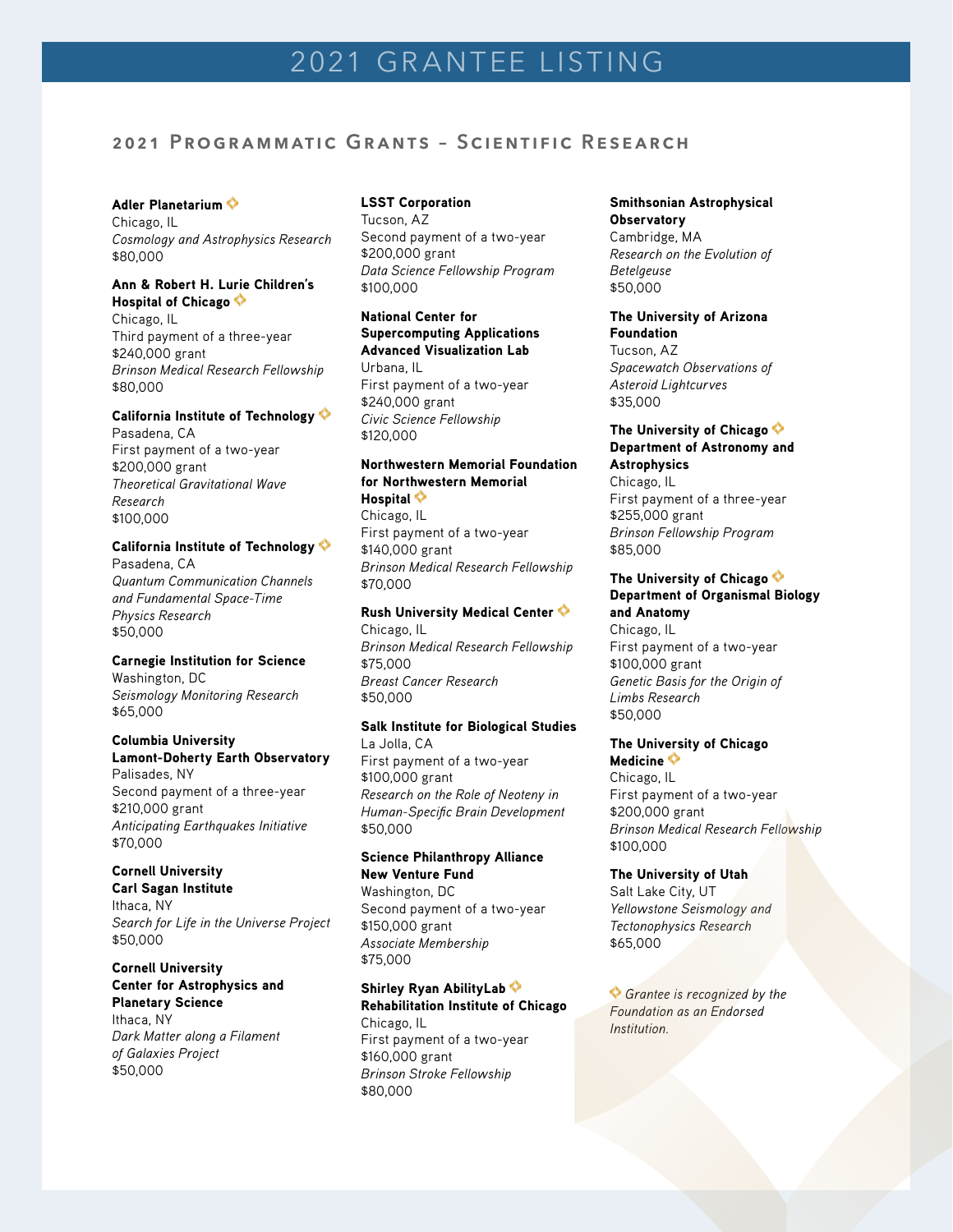## **2021 Brinson Prize Fellowships**

## Association of Universities for Research in Astronomy National Solar Observatory

Boulder, CO First payment of a three-year \$345,000 grant *Multi-Messenger Solar Astronomy Research*  \$115,000 Brinson Prize Fellow: Ryan French

## California Institute of Technology Institute for Quantum Information and Matter

Pasadena, CA Second payment of a three-year \$345,000 grant *Research on the Interface of Quantum Gravity and Quantum Information Science*  \$115,000 Brinson Prize Fellow: Yuya Kusuki

## Carnegie Institution for Science Carnegie Observatories Instrumentation Program

Pasadena, CA First payment of a five-year \$575,000 grant *MIRMOS Components Development and Construction*  \$115,000 Brinson Prize Fellow: Maren Cosens

## The University California, Davis Department of Physics and Astronomy Davis, CA

Three-year \$345,000 grant *Dark E-Field Radio Experiment*  Brinson Prize Fellow: Amin Aminaei

## The University of California, Los Angeles

Galactic Center Group Los Angeles, CA First payment of a five-year \$575,000 grant *New Investigations of Black Hole Physics*  \$115,000 Brinson Prize Fellow: Matthew Hosek

## The University of Chicago  $\diamondsuit$ Kavli Institute for Cosmological

Physics Chicago, IL Second payment of a three-year \$345,000 grant *Star and Galaxy Formation in the Early Universe* \$115,000 Brinson Prize Fellow: Anirudh Chiti

*Grantee is recognized by the Foundation as an Endorsed Institution.*

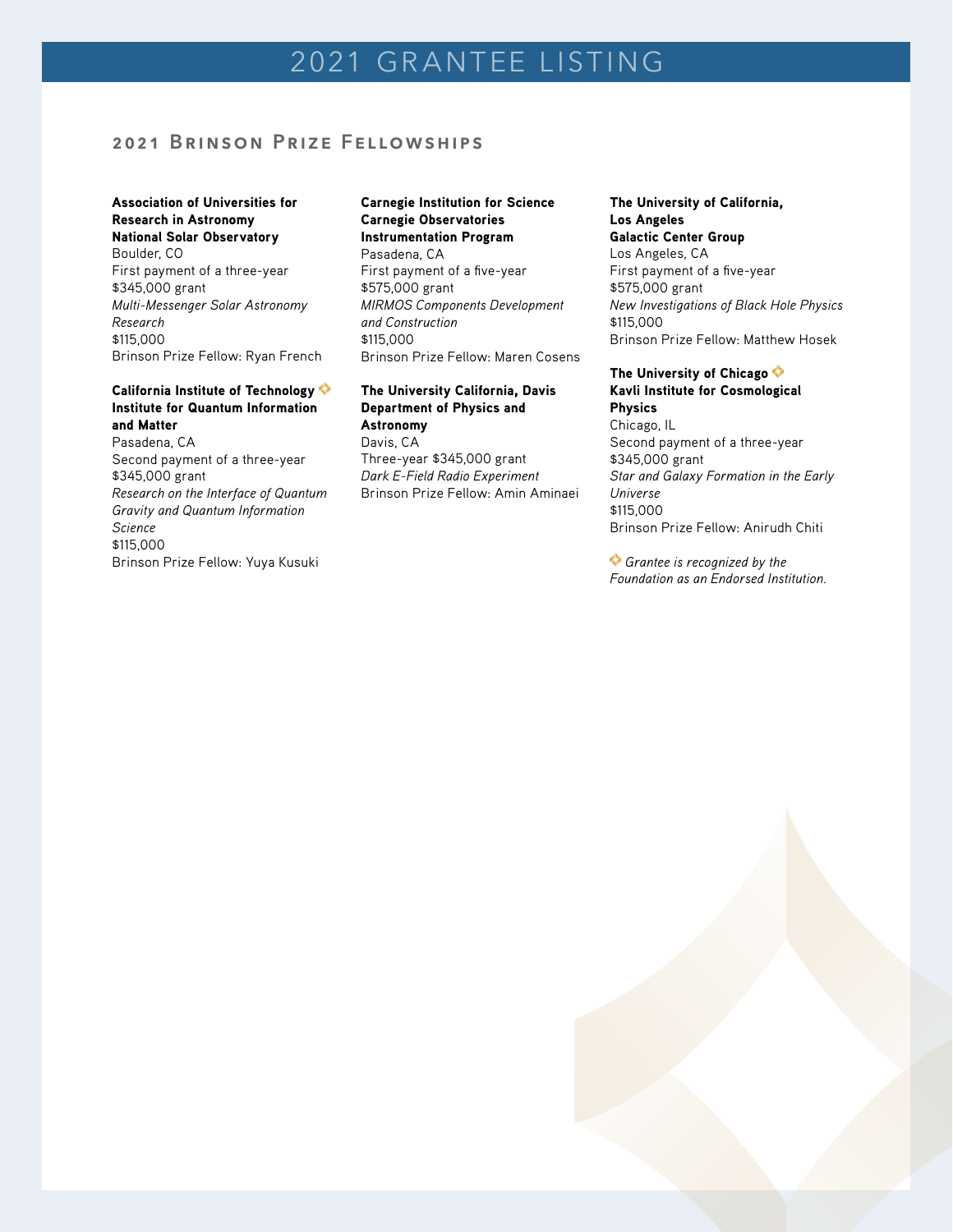## 2021 GRANTEE LISTING

## **2021 Endorsement Grants**

Art Institute of Chicago Chicago, IL *General Support* \$80,000

#### Chicago Architecture Center Chicago, IL

*General Support* \$50,000

## Chicago Botanic Garden

Chicago Horticultural Society Glencoe, IL *General Support* \$50,000

## Chicago History Museum

Chicago Historical Society Chicago, IL *General Support* \$60,000

Chicago Symphony Orchestra Association Chicago, IL *General Support* \$60,000

## Eisenhower Health

Rancho Mirage, CA *Nursing Education and General Support* \$50,000

The Field Museum Chicago, IL *Learning Center Programs* \$80,000

The Joffrey Ballet Chicago, IL *General Support* \$40,000

La Rabida Children's Hospital Chicago, IL *General Support* \$80,000

Lincoln Park Zoological Society Chicago, IL *General Support* \$60,000

Lyric Opera of Chicago Chicago, IL *General Support* \$60,000

## The Morton Arboretum

Lisle, IL *General Support* \$40,000

#### Museum of Science and Industry Chicago, IL *General Support and*

*Welcome to Science Initiative* \$80,000

Northwestern Memorial Foundation for Northwestern Memorial Hospital Chicago, IL *Nursing Education and NICU Lactation Program* \$70,000

Peggy Notebaert Nature Museum Chicago Academy of Sciences Chicago, IL *General Support* \$40,000

St. John's Health Foundation Jackson, WY *Nursing Education Program* \$50,000

Shedd Aquarium Chicago, IL *General Support* \$80,000

Special Olympics Illinois Normal, IL *General Support* \$50,000

WTTW Window to the World Communications, Inc. Chicago, IL *Local Broadcast of NOVA and General Support* \$70,000